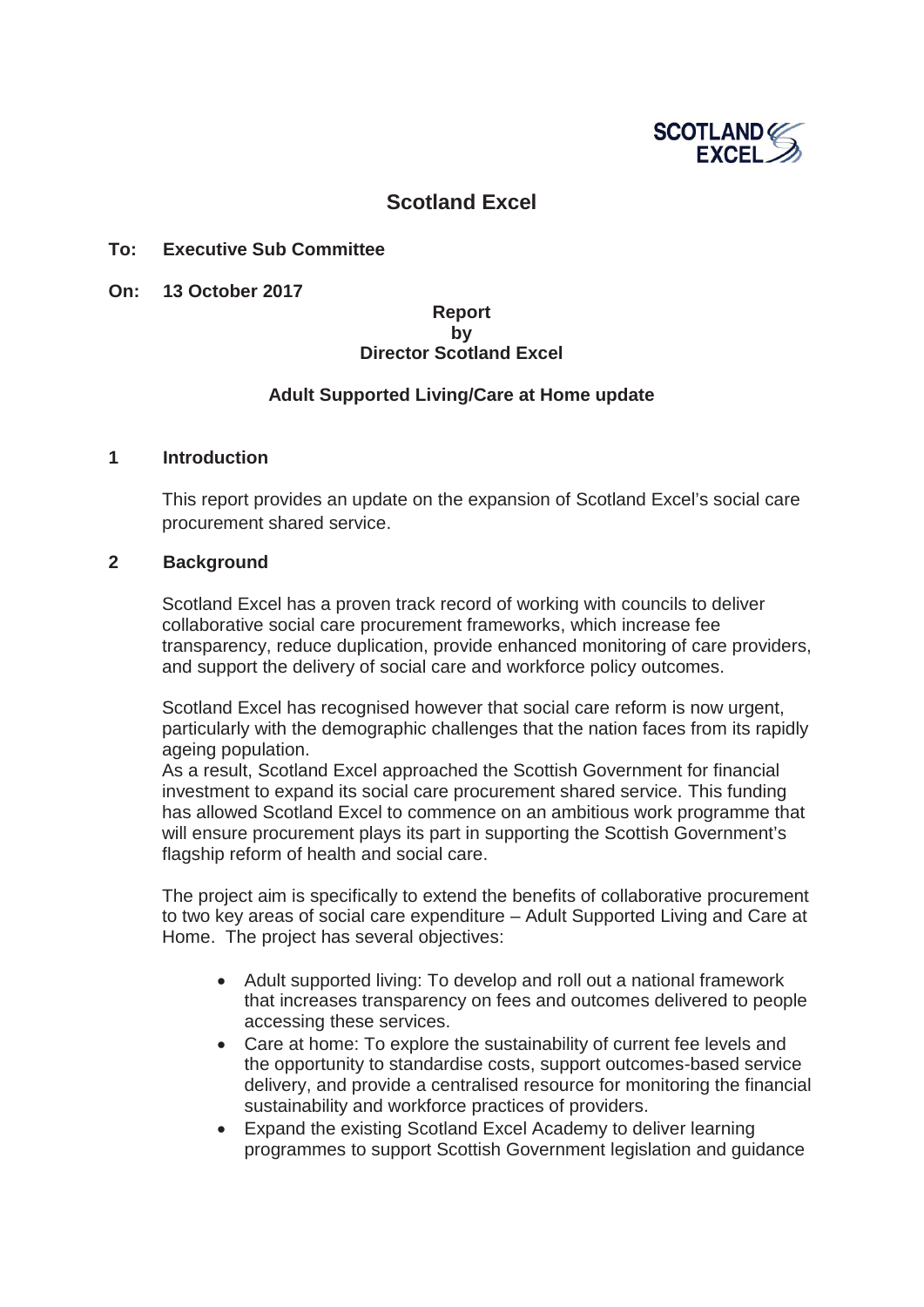including Health and Social Care Integration, Procurement of Care and Support Guidance, and Self-directed Support.

• To deliver operational efficiencies through consideration of a national vacancy tool.

## **3 Project Update**

The Scotland Excel project team was recruited in May 2017. Since project inception, Scotland Excel has been heartened by the level of support it has received from health and social care partnerships and provider representative organisations.

An initial meeting with commissioners attracted representation from 24 health and social care partnerships. Following detailed market analysis and project scoping with commissioners, Scotland Excel has now established two subgroups, one for Supported Living Services and one for Care at Home. These subgroups comprise both commissioner and provider representation. The subgroups will focus on the following key areas:

- SDS and how this is managed in different localities
- Rates and how these are established, including consideration of whether the developing Scotland Excel cost of care calculator can be adapted for use
- Contract monitoring assess how partnerships manage contracts and monitor outcomes, including systems used
- $\bullet$  Technology how we ensure that this is incorporated in to any future specification
- The consideration of various procurement options
- The design and implementation of innovative service models

As well as co-producing requirements with providers via the sub groups, Scotland Excel also plans to engage with providers via regional forums and drop in sessions. Scotland Excel also looks forward to shortly beginning engagement with people who use the services, including relevant advocacy groups.

### **4 Project Benefits**

The benefits of the Scottish Procurement Model are well recognised including; improved governance, operational efficiencies, implementation of policies and supporting local economies. It is anticipated that these benefits will be delivered as a result of this project. It is also envisaged that the following benefits will be delivered: